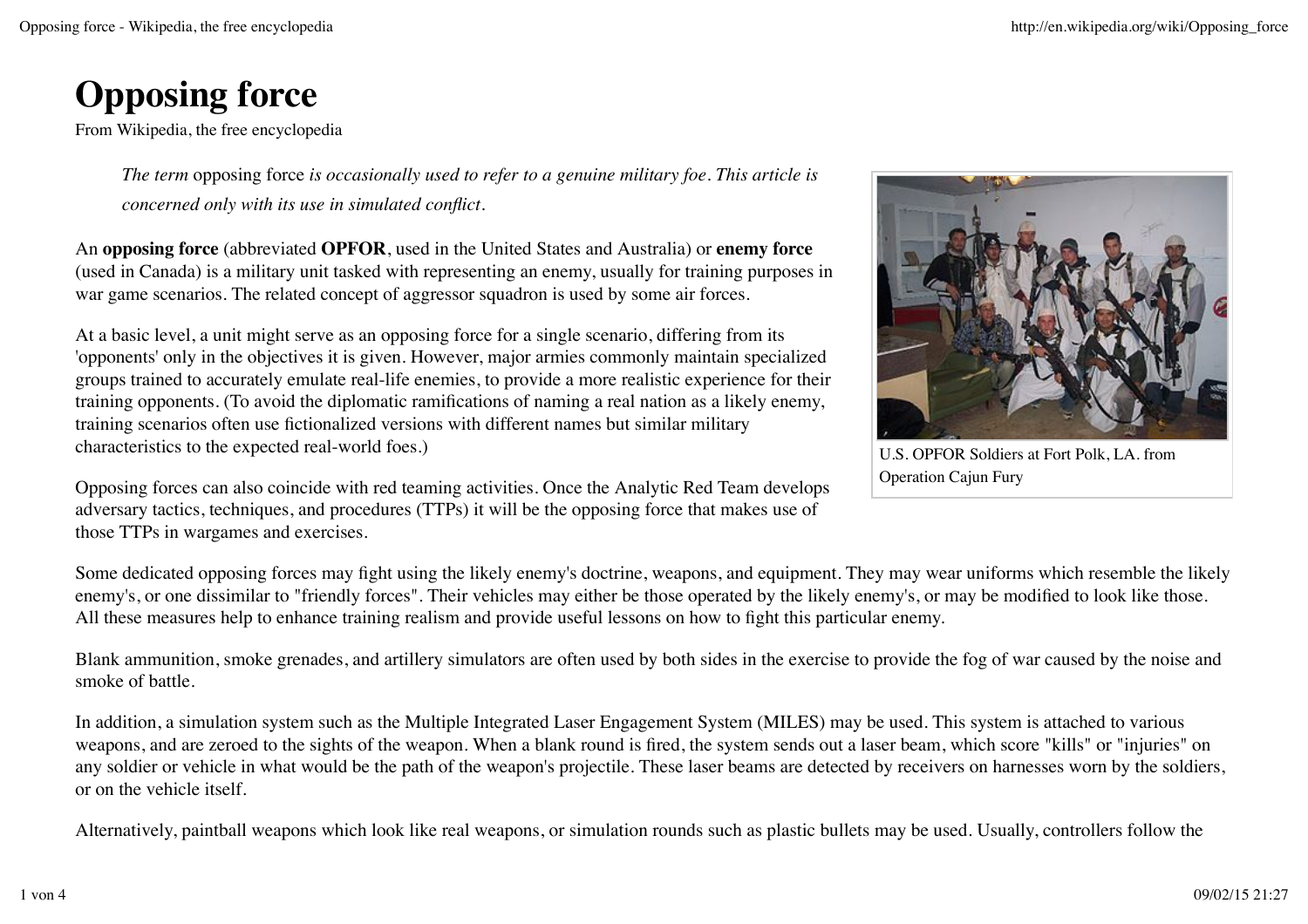training troops to help score additional kills, such as when a simulated grenade is thrown. They may do so with the MILES system using a controller gun. All these measures help to emphasize the importance of aimed fire, and taking cover. These concepts, while obvious, are often neglected in ordinary one-sided training exercises because the soldier does not suffer the consequences.

## **Units**

One of the best-known examples of specialist operations is the United States' OPFOR. During the Cold War, opposing force units employed Soviet military doctrine and simulated Soviet equipment; since the fall of the USSR, US opposing force units have become more flexible to represent a wider range of opponents. More recently training has focused on Iraq and Afghanistan.

There are three Major Training Centers that utilize home-based OPFOR units for the US Army:

- The National Training Center or *NTC* at Fort Irwin, California -- home unit is the 11th Armored Cavalry Regiment (the *Blackhorse*)
- The Joint Readiness Training Center or *JRTC* at Fort Polk, Louisiana -- home unit is the 1st Battalion, 509th Parachute Infantry Regiment (the *Geronimos')'*
- The Joint Multinational Readiness Center or *JMRC* (formerly known as the Combat Maneuver Training Center or CMTC) at Hohenfels, Germany<sup>[1]</sup> -- home unit is the 1st Battalion, 4th Infantry Regiment (Separate) (the *Warriors*)

The units at NTC and JMRC were used to replicate a Soviet Motorized Rifle regiment or division. At NTC, M551 Sheridans were used to replicate Soviet T-80 tanks until 2003. Visually Modified (VISMOD) HMMWVs are used to replicate BRDM-2s, VISMOD M113A2s (known as the OPFOR Surrogate Vehicle [OSV]) are used to replicate BMP-2 Infantry Fighting Vehicles (IFV), while VISMOD M1 Abrams Tanks (known as the Krasnovian Variant Tank [KVT]) and M113A2s (known as the OPFOR Surrogate Vehicle, Tank [OSV-T]) are also used to replicate the T-80. At JMRC, M113A2s are used to replicate Soviet BMP-2s and M60A3 tanks are used to replicate Soviet T-80s.



A UH-1H disguised as Mi-24 at Fort Irwin in 1985



OPFOR Training 2012

During the mid-1990s, JMRC was used to train peacekeeping forces for the former Yugoslavia under low-intensity conflict missions. Currently, the OpFor mission has since been modified for counter-insurgency training for Operation Iraqi Freedom and Operation Enduring Freedom.

Starting in early 2004, NTC began focusing on training units selected to deploy to Iraq or Afghanistan in urban operations (UO). Towns of ever increasing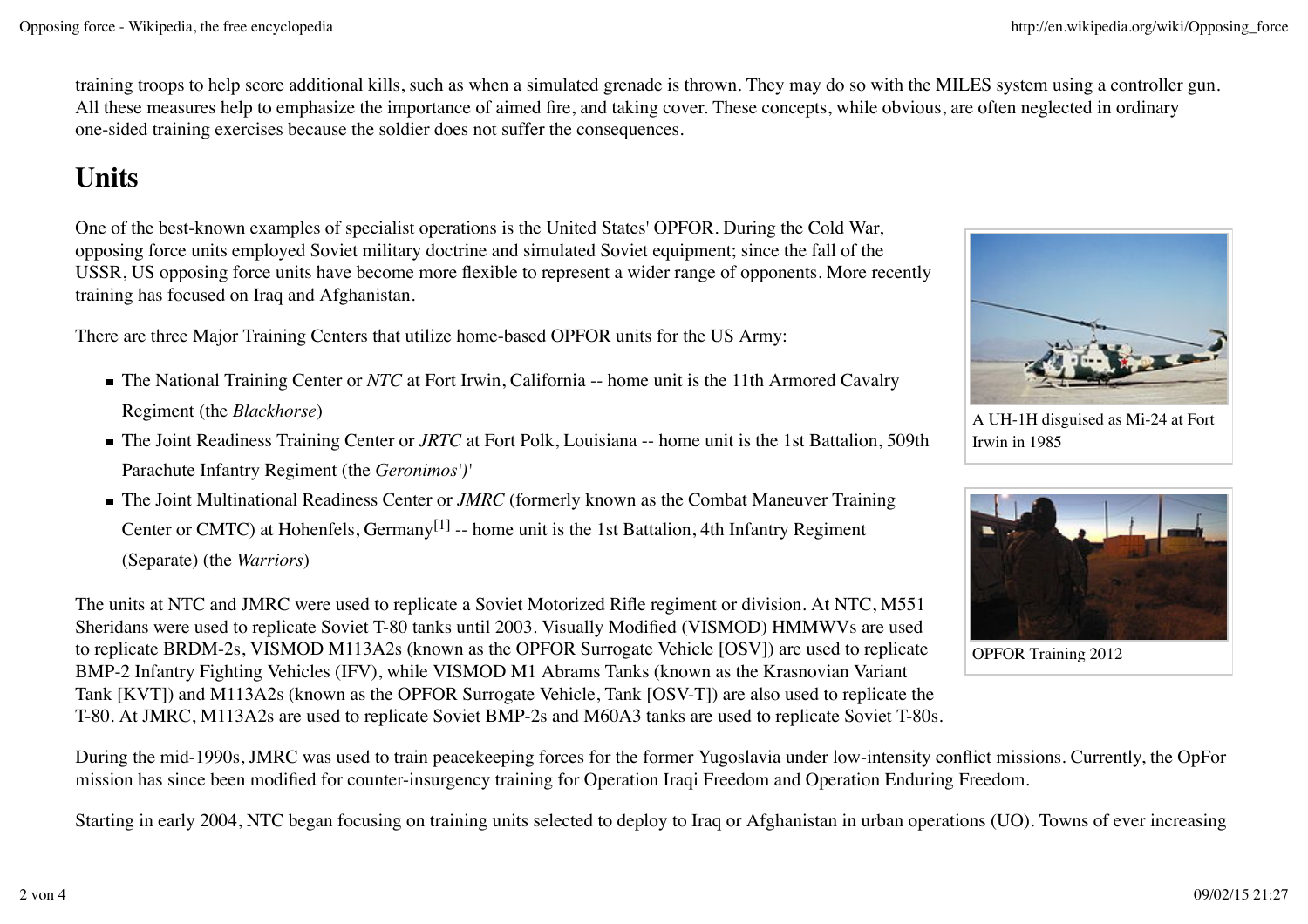size and complexity have been constructed throughout the training area to provide battlefield realism and housing for the hundreds of role-playing personnel, many of whom speak Arabic or Kurdish natively, and replicate civilians on the battlefield while wearing Afghan or Iraqi clothing. Cultural awareness and liaison operations with local leaders are emphasized at all times and at all levels.

Various US military installations and/or major units have their own local versions of opposing force used for training exercises. The joint Australian/US military exercise "Crocodile '03" featured an Australian-led opposing force in which soldiers from a range of Australian units worked together with a US Marine Corps contingent.[2]

The British Army rotates units through British Army Training Unit Suffield as OPFOR.

#### **Private OPFOR companies**

There are a number of private companies that provide OPFOR services to support the training missions of various military units. As the conflicts in Iraq and Afghanistan come to a close, the use of private training forces are on the rise in the Department of Defense. Mostly owned by veterans, OPFOR companies supplement the existing training programs in a number of ways. Some private OPFOR companies in the US include:

- American Shooters
- Airborne Tactical Advantage Company (ATAC) (http://www.atacusa.com)
- Cascadia Tactical
- Draken International
- ECA Program BV
- Gryphon Group
- Novus Septem
- Linxx Global
- Raytheon
- Red Star Aviation
- Inter-Coastal Electronics, Inc. (ICE) (http://www.inter-coastal.net)

### **References**



US Marines using a former Soviet MT-LB vehicle for the OPFOR role during an exercise



An OSV Disguised as a Soviet BMP at NTC, Fort Irwin, CA